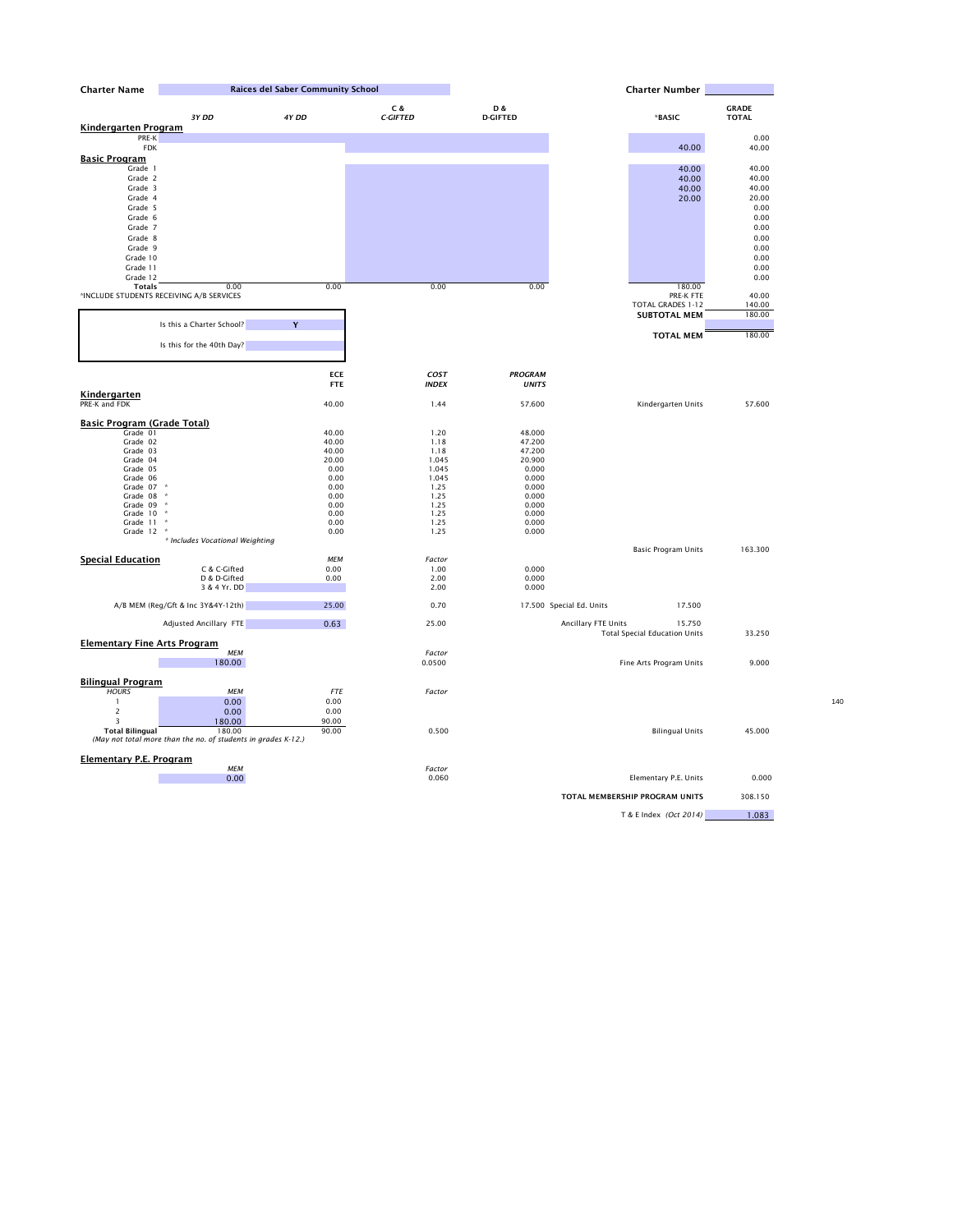| <b>National Board Certified Teachers</b>                                                          |                 | ADJUSTED PROGRAM UNITS                                                                                                                                        | 333.726            |
|---------------------------------------------------------------------------------------------------|-----------------|---------------------------------------------------------------------------------------------------------------------------------------------------------------|--------------------|
| FTE:<br>0.00                                                                                      | Factor<br>1.500 | National Board Certified Teachers Units:                                                                                                                      | 0.000              |
| <b>Size Adjustment Units</b>                                                                      |                 |                                                                                                                                                               |                    |
| <b>UNITS</b>                                                                                      |                 | Charter Schools not eligible for District Size                                                                                                                |                    |
| Elementary/Mid/Jr. High<br>18.000<br>Senior High<br>0.000                                         |                 | School Size Adjustment Units<br>Charter Schools not eligible for District Size                                                                                | 18.000             |
| District Size(<4,000)<br>25.785                                                                   |                 | District Size <4,000 Adjustment Units<br>Charter Schools not eligible for District Size                                                                       | 25.785<br>(25.785) |
| District Size(<200)<br>20.000                                                                     |                 | District Size <200 Adjustment Units                                                                                                                           | 20.000<br>(20.000) |
|                                                                                                   |                 | <b>Rural Isolation Units</b>                                                                                                                                  | 0.000              |
| <b>MEM</b><br><b>At-Risk Units</b><br>At-risk index                                               |                 | New District Adjustment Units                                                                                                                                 | 0.000              |
| 2015-2016:<br>180.00<br>0.080                                                                     |                 | At Risk Units                                                                                                                                                 | 14.400             |
| <b>Charter Schools Student Activities</b>                                                         |                 | <b>Growth Units</b>                                                                                                                                           | 77.300             |
| (Districts Only)<br>МЕМ                                                                           | Factor<br>0.100 | Charter Schools Student Activities Units<br>(Charters not eligible for CS Student Activities)                                                                 | 0.000<br>0.000     |
| <b>Home School Student Activities</b>                                                             |                 |                                                                                                                                                               |                    |
| <b>MEM</b><br>(Districts Only)                                                                    | Factor<br>0.100 | Home School Student Activities Units<br>(Charters not eligible for Home School Student Activities)                                                            | 0.000<br>0.000     |
| <b>Home School Student Program Units</b>                                                          |                 |                                                                                                                                                               |                    |
| # of Students<br>(Districts Only)<br># of Classes                                                 | Factor<br>0.250 | Home School Student Program Units<br>(Charters not eligible for Home School Student Activities)<br>(Charters not eligible for Home School Student Activities) | 0.000              |
|                                                                                                   |                 | <b>TOTAL PROGRAM UNITS</b>                                                                                                                                    | 443.426            |
|                                                                                                   |                 | Save Harmless Units                                                                                                                                           | 0.000              |
| <b>GROWTH &amp; SAVE HARMLESS CALCULATION DATA</b>                                                |                 |                                                                                                                                                               |                    |
| 2014-15 Actual 40th Day MEM:<br>(Enter the District Mem EXCLUDING Charter Mem)                    | 140.00          | <b>GRAND TOTAL UNITS</b>                                                                                                                                      | 443.426            |
|                                                                                                   |                 | x Unit Value                                                                                                                                                  | \$4,084.26         |
| 2015-16 Projected MEM:<br>(Enter the District Mem EXCLUDING Charter Mem)                          | 180.00          |                                                                                                                                                               |                    |
| 2015-2016 Actual 40th MEM                                                                         | 180.00          | <b>PROGRAM COST</b>                                                                                                                                           | \$1,811,067.07     |
| (Enter the District Mem EXCLUDING Charter Mem)                                                    |                 | <b>Non-categorical Revenue Credits:</b><br>Tax Levy (41110, 41113, 41114)<br>Federal Impact Aid (44103)                                                       |                    |
| <b>Save-Harmless Data</b>                                                                         |                 | Federal Forest Reserve (44204)<br><b>Total Non-Cat Rev Credits</b><br>\$0.00                                                                                  |                    |
| 2015-2016 40th Day TOTAL PROGRAM UNITS<br>(Not Grand Total Program Units)                         | 443.426         | Less: 75% of Non-Categorical Revenue Credits                                                                                                                  | \$0.00             |
| <b>Growth Data</b>                                                                                |                 |                                                                                                                                                               |                    |
| 2015-16 Operating Budget Calculation<br>Op-Bud takes 14-15 40 Day compared to 15-16 Mem Proj. FTE | 77.300          | <b>Other Credits/Adjustments:</b><br><b>Energy Efficiency</b>                                                                                                 |                    |
| 40th Day Calculation                                                                              | 77.300          | Energy Efficiency Renewable Bonds                                                                                                                             |                    |
| Takes Prior Year 40th-Day and compares to Current Year 40th-Day                                   |                 | <b>Other Misc Credits</b>                                                                                                                                     |                    |
|                                                                                                   |                 | <b>Total Other Credits</b><br>\$0.00                                                                                                                          |                    |
|                                                                                                   |                 | Less: Other Credits/Adjustments                                                                                                                               | \$0.00             |

(\$36,221.34)

# **SIZE ADJUSTMENT UNITS: PED 910B-5**

**ELEMENTARY/MIDDLE SCHOOL/JUNIOR HIGH**

List each school with a projected MEM (Basic 1-9 and Operational Fund Early Childhood FTE EXCLUDING SPECIAL ED.) of less than 200.

 $((200 - \text{MEM})/200) \times (1.0 \times \text{MEM}) = \text{UNITS}$ 

#### **SENIOR HIGH SCHOOL**

List each school with a projected MEM *(Basic 7-12 EXCLUDING SP. ED.)* of less than 400 *(program units will be computed using the formula which yields the most units):* 

### **RURAL ISOLATION**



Based on district MEM (Basic 1-12, Special Education C and D, Non-Profit and Operational Fund Childhood FTE), a district is eligible for units if it has a MEM greater than 10,000 with a ratio of MEM to senior high schools less than 4,000:1. *(4,000 – (MEM / Eligible Senior High Schools)) × 0.5 = UNITS* Enter the number of approved senior high schools *(exclude alternative schools):* N.A.



## **NEW DISTRICT ADJUSTMENT**

If district is eligible, enter YES in the appropriate box.



**\$1,774,845.73**

**STATE EQUALIZATION GUARANTEE**